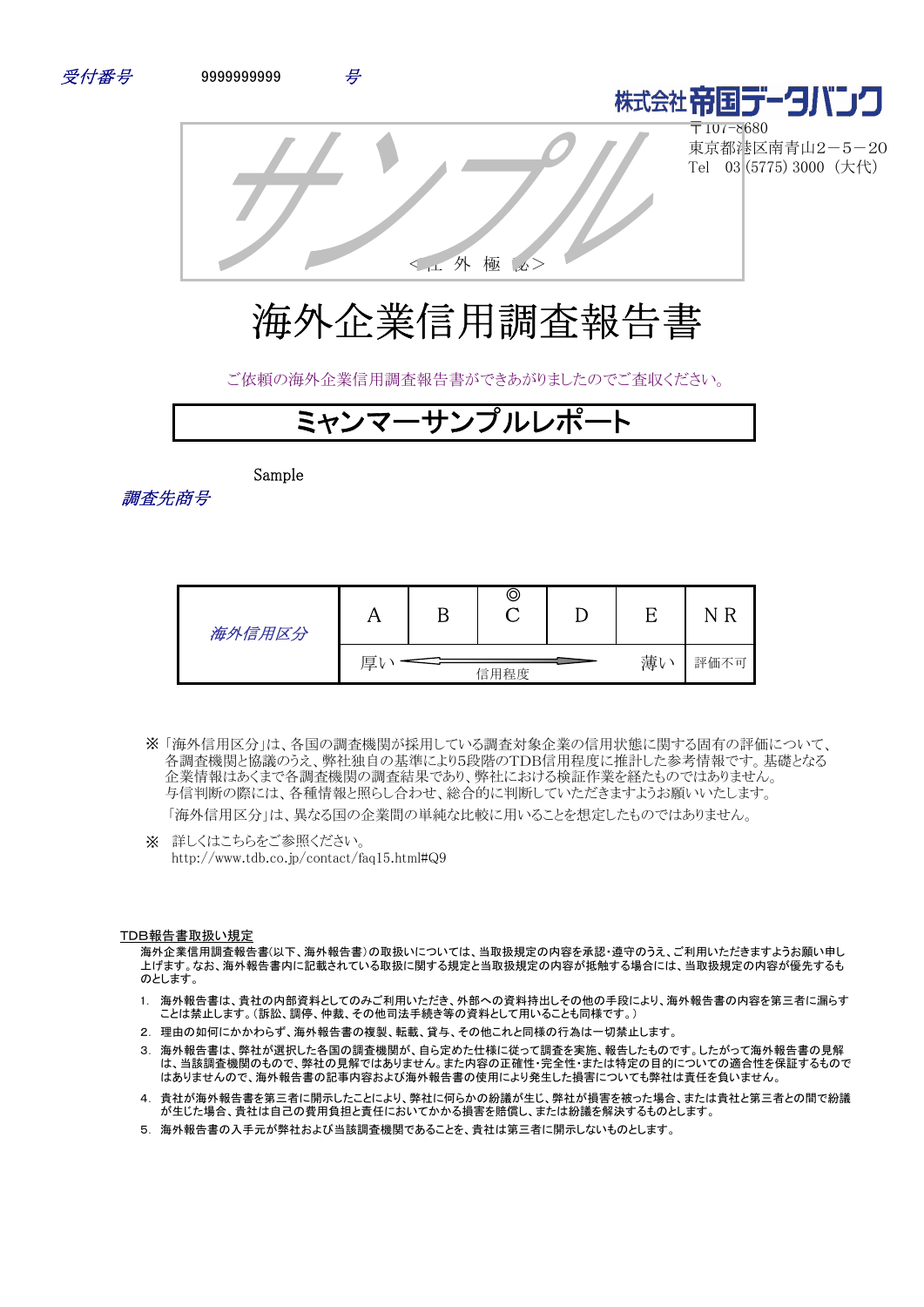| <b>Date of Report</b>     | XXth Xxxxx 20XX           |
|---------------------------|---------------------------|
| <b>Date of Request</b>    | Xth Xxxxx 20XX            |
| Order ID#                 | XXXXXXXX                  |
| <b>Customer Ref#</b>      | XXXXXX/MYANMAR/SUPERFLASH |
| Service Type (Speed Mode) | <b>Super Express</b>      |

## **TOTAL Myanmar Report**

| <b>POLITICAL DATA</b>     |         | <b>ECONOMICAL DATA</b>  |           |
|---------------------------|---------|-------------------------|-----------|
| <b>Form of Government</b> | Federal | Currency                | USD       |
| <b>Economic Risk</b>      | None    | <b>Branch Situation</b> | Satisfied |

#### **IDENTIFICATION**

| The Given Information |                                 | Remark                            |
|-----------------------|---------------------------------|-----------------------------------|
| Name:                 | Xxx Xxxxx Xxxxx                 | Legal Name:                       |
| Address:              | No. XX/X, X XXX XXX Road, Xxxxx |                                   |
|                       | Xxxxxx, Xxxxxx, Yangon          |                                   |
| Telephone Number:     | +XX-X-XXXXXX                    | Website: https://xxxxxxxx.com.mm/ |
| Fax Number:           |                                 |                                   |

| Company Name           | Xxxx Xxxxx Group Company Limited                            |  |
|------------------------|-------------------------------------------------------------|--|
|                        | XXXXXXXXXXXXXXXXXXX                                         |  |
| Address                | X XXX XXX Road, No. XX/X, Xxxxx Xxxxxxx, XXXXX XXXXX Xxxxx, |  |
|                        | Yangon, Myanmar/MM                                          |  |
| Phone                  | +XX X XXX XXXX                                              |  |
| Facsimile              | + XX X XXX XXXX                                             |  |
| <b>URL</b>             | https:// xxxxxx.com.mm/                                     |  |
| E-Mail                 | info@xxxxxx.com                                             |  |
| <b>Registration ID</b> | <b>XXXXXXXXXX</b>                                           |  |
| <b>Status</b>          | active                                                      |  |
| Date Filed             | XXth Xxxxx 20XX                                             |  |
| State                  | Directorate of Investment and Company Administration        |  |
| Legal Form             | Private Company limited by shares                           |  |
| Staff                  | XX-XXX                                                      |  |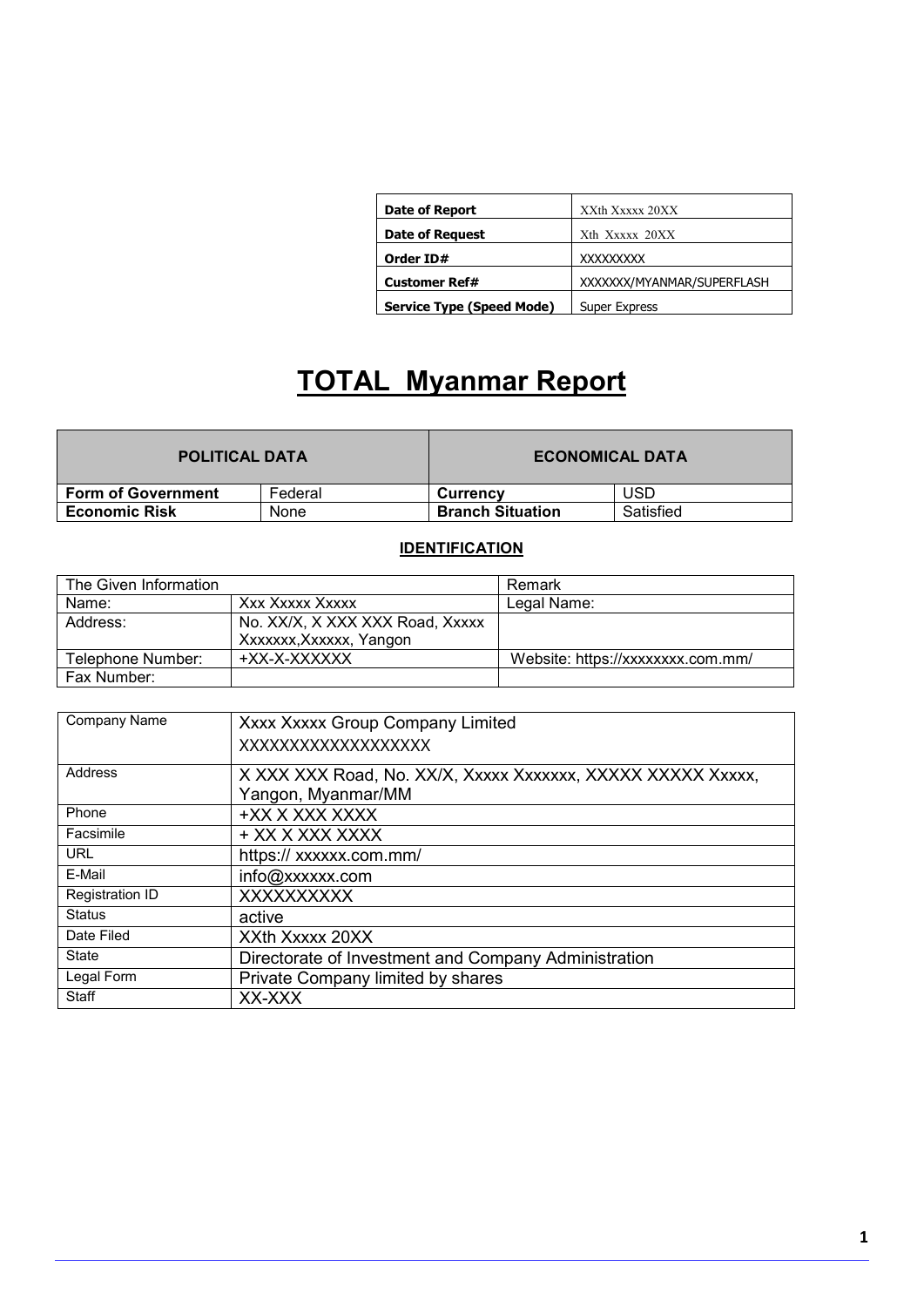### **Business**

| Established              | 20XX                    |                                                                      |  |  |
|--------------------------|-------------------------|----------------------------------------------------------------------|--|--|
| History                  |                         | Trading name: XXXXX                                                  |  |  |
| Line of Business         |                         | Engineering/Architecture, Building and general construction, Rental, |  |  |
|                          | Machinery               |                                                                      |  |  |
| <b>Industry Division</b> | Services, Manufacturing |                                                                      |  |  |
| Industry-code (NACE)     | 7112                    | Engineering activities and related technical consultancy             |  |  |
|                          | 4299                    | Construction of other civil engineering projects n.e.c.              |  |  |
|                          | 7732                    | Renting and leasing of construction and civil engineering            |  |  |
|                          |                         | machinery and equipment                                              |  |  |
|                          | 3319                    | Repair of other equipment                                            |  |  |
| Quality certification    | ISO 9001:2008           |                                                                      |  |  |

### **Operations & Activity**

The subject is engaged in construction services, manufacture, distribution and sales. It also operates a workshop for industry standard vehicles and machinery, and provides machinery rental service.

The company provides many engineering and construction services: Power Plant & Transmission Line Construction; XXX System; XXXX System; Clean Room and XXXX Systems for Buildings and Hi-tech facilities; Water Treatment System; Plant/Factory Construction; Bridge & Road Works; Floating Platforms, XXXX XXXX Construction; High-rise Buildings; XXXX Services and Project Management.

The company has accomplished several projects across Myanmar for many industries and sectors: Oil And Gas:

- XXXX XXXX Project (XXXXX International Ltd., Thailand);
- XXXX XXXX XXXX Project, (Xxxxx X&X Myanmar French);
- XXXX Construction (XXXX Enterprise);
- XXXX XXXX for Silos (XXXX XXXX Co.,).

Educational:

- XXXX Middle School (XXXX), (XXXX, Taiwan);
- XXXX XXXX;
- XXXX University(XXXX).

Industrial:

- XXXX Project (XXXX), (Ministry of Industry);
- XXXX Market (XXXX);
- XXXX XXXX Factory (XXXX, Japan).

Housing Estate:

- XXXX House (XXXX) – (XXXX).

M&E:

- XXXX Works at XXXX (XXXX.) XXXX Project;
- XXXX XXXX XXXX (Rakhine Division), (Ministry of Electric Power);
- XXXX (XXXX) Gas Turbine Project (Xxxx).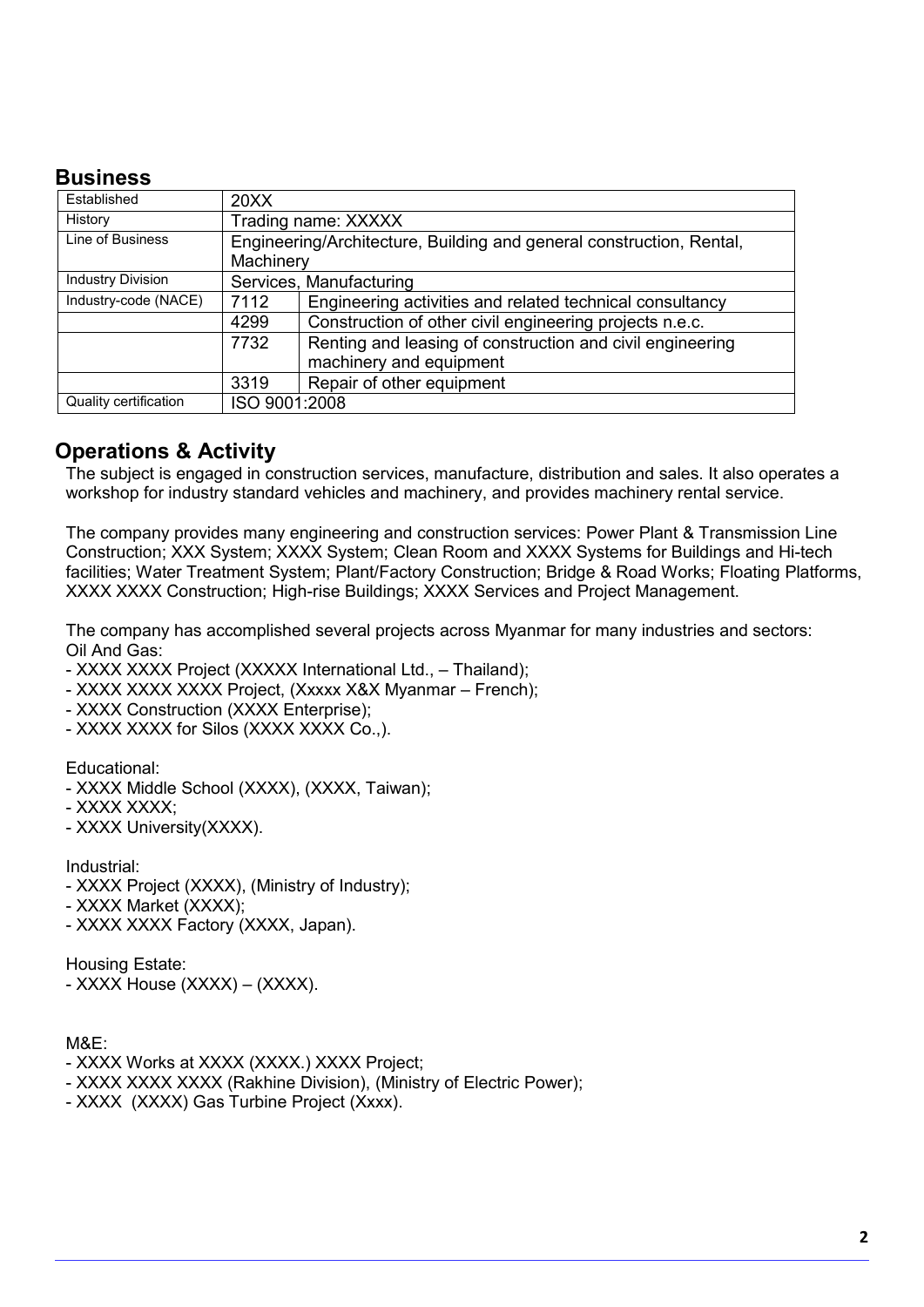Operations & branches: At the address, X XX XXXRoad, No. XX/X, Xxxx Xxxx, Xxxx Xxxx, Yangon, Myanmar, we find the subject's head office.

### **Company Register**

| Company No:                       |                | XXXXXXXX                                                                                         |
|-----------------------------------|----------------|--------------------------------------------------------------------------------------------------|
| Legal form:                       |                | Private Company limited by shares                                                                |
| Registration:                     |                | XXth Xxxxx 20XX                                                                                  |
| Legal status:                     |                | active                                                                                           |
| Responsible Register:<br>History: |                | Directorate of Investment and Company Administration<br>Date of annual return: XXth October 20XX |
| Entry                             | <b>Deleted</b> | <b>Name</b>                                                                                      |
| active                            |                |                                                                                                  |
| 03.11.2018                        |                | Xxxx Xxxxx Xxxx and Xxxx Xxxxx Company Limited (Name translated)                                 |
|                                   |                | 03.11.2018 Xxxx Xxxxx Xxxx and Xxxx Xxxxxxx Company Limited (Name translated)                    |
| Entry                             | <b>Deleted</b> | Legal domicile                                                                                   |
| active                            |                | Xxxxx Xxxxxx, Myanmar                                                                            |
| Entry                             | <b>Deleted</b> | <b>Address</b>                                                                                   |
| active                            |                | X Xxx Xxxxx Street, No.XX.X, Xxxxx Xxxxx, Yangon, Myanmar/MM                                     |
| Entry                             | <b>Deleted</b> | Capital                                                                                          |
| active                            |                | Share Capital MMK X, XXX,000,000, paidup MMK X, XXX,000,000                                      |
| Entry                             | <b>Deleted</b> | <b>Capital Structure</b>                                                                         |
| active                            |                | XXX,000 Registered shares of MMK XX,000.--                                                       |

### **Official Administration**

| <b>Title</b> | Name                         |
|--------------|------------------------------|
| Director     | XXX XXXX, X                  |
|              | Citizen: Myanmar             |
|              | Residential address: Myanmar |
|              | Born: XXth Xxx XXXX          |
|              | ld: XXXXXXXXXXXX             |
| Director     | XXX XXXX. X                  |
|              | Citizen: Myanmar             |
|              | Residential address: Myanmar |
|              | Born: Xth Xxxxx XXXX         |
|              | ld: XXXXXXXXXXXX             |
| Director     | XXX XXXX, X                  |
|              | Citizen: Myanmar             |
|              | Residential address: Myanmar |
|              | Born: XXth Xxx XXXX          |
|              | ld: XXXXXXXXXXXX             |
|              |                              |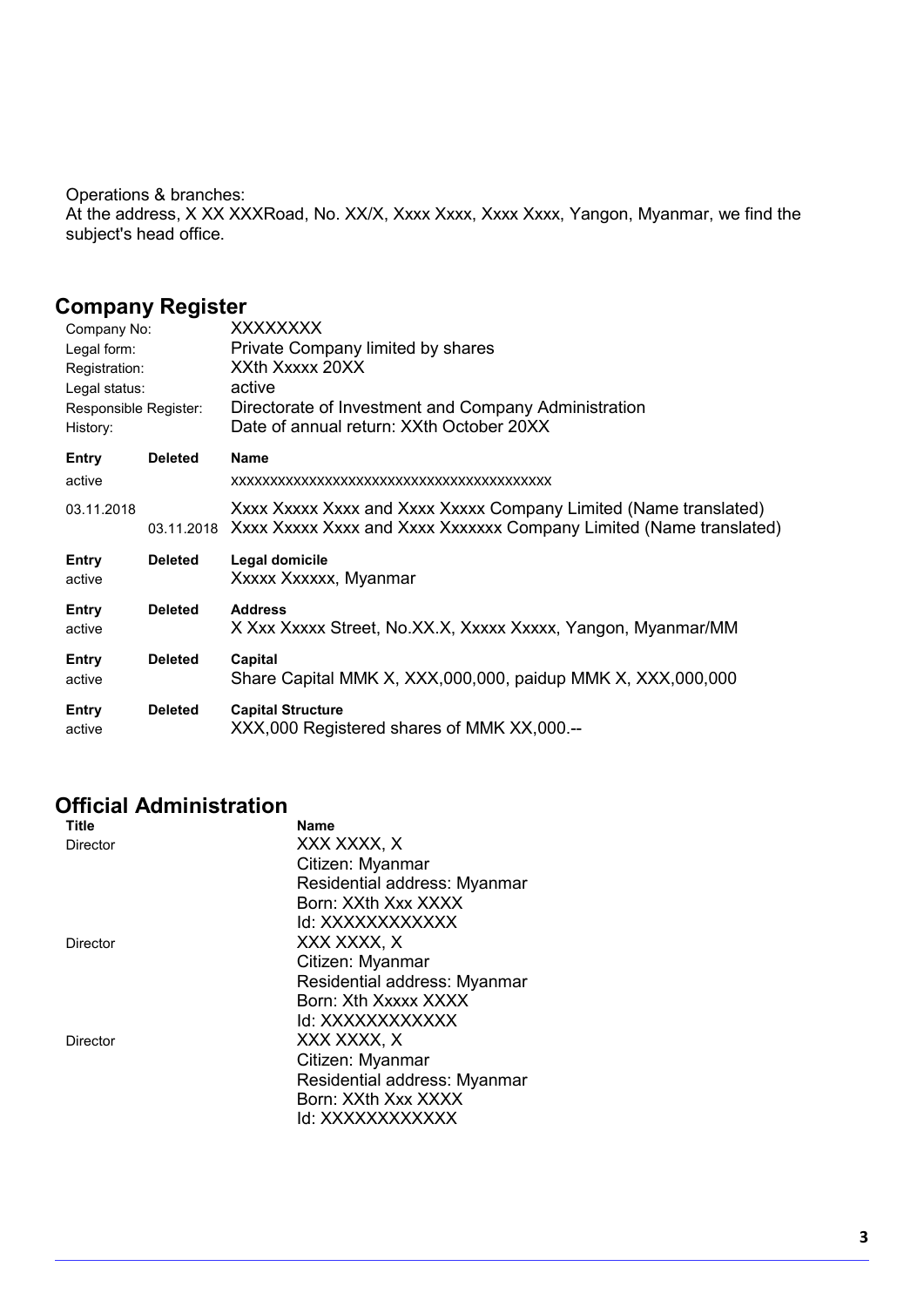Director XXX XXXX, X Citizen: Myanmar Residential address: Myanmar Born: Xth Xxxxx XXXX Id: XXXXXXXXXXX

## **Management**

**Name** Manager XXX XXXX, X Citizen: Myanmar Residential address: Myanmar Born: Xth Xxxxxx XXXX Id: XXXXXXXXXXX

### **Financials**

Private companies (include private limited, sole proprietorship and partnership) are not required to file or disclose their financial information for public inspection.

### **Direct owner/-s**

| Class:         | 50-100%, directly held                       |
|----------------|----------------------------------------------|
| Name:          | X Xxxxx Xxx                                  |
| City/Country:  | Myanmar/MM                                   |
| No. of shares: | 342,000                                      |
| Interest:      | 76,00% voting right, 76,00% capital interest |
| Class:         | 20-29%, directly held                        |
| Name:          | X Xxxxx Xxx                                  |
| City/Country:  | Myanmar/MM                                   |
| No. of shares: | 90,000                                       |
| Interest:      | 20,00% voting right, 20,00% capital interest |
|                |                                              |
| Class:         | 0-9%, directly held                          |
| Name:          | X Xxxxx Xxx                                  |
| City/Country:  | Myanmar/MM                                   |
| No. of shares: | 9,000                                        |
| Interest:      | 2,00% voting right, 2,00% capital interest   |
| Class:         | 0-9%, directly held                          |
| Name:          | X Xxxxx Xxx                                  |
| City/Country:  | Myanmar/MM                                   |
| No. of shares: | 9,000                                        |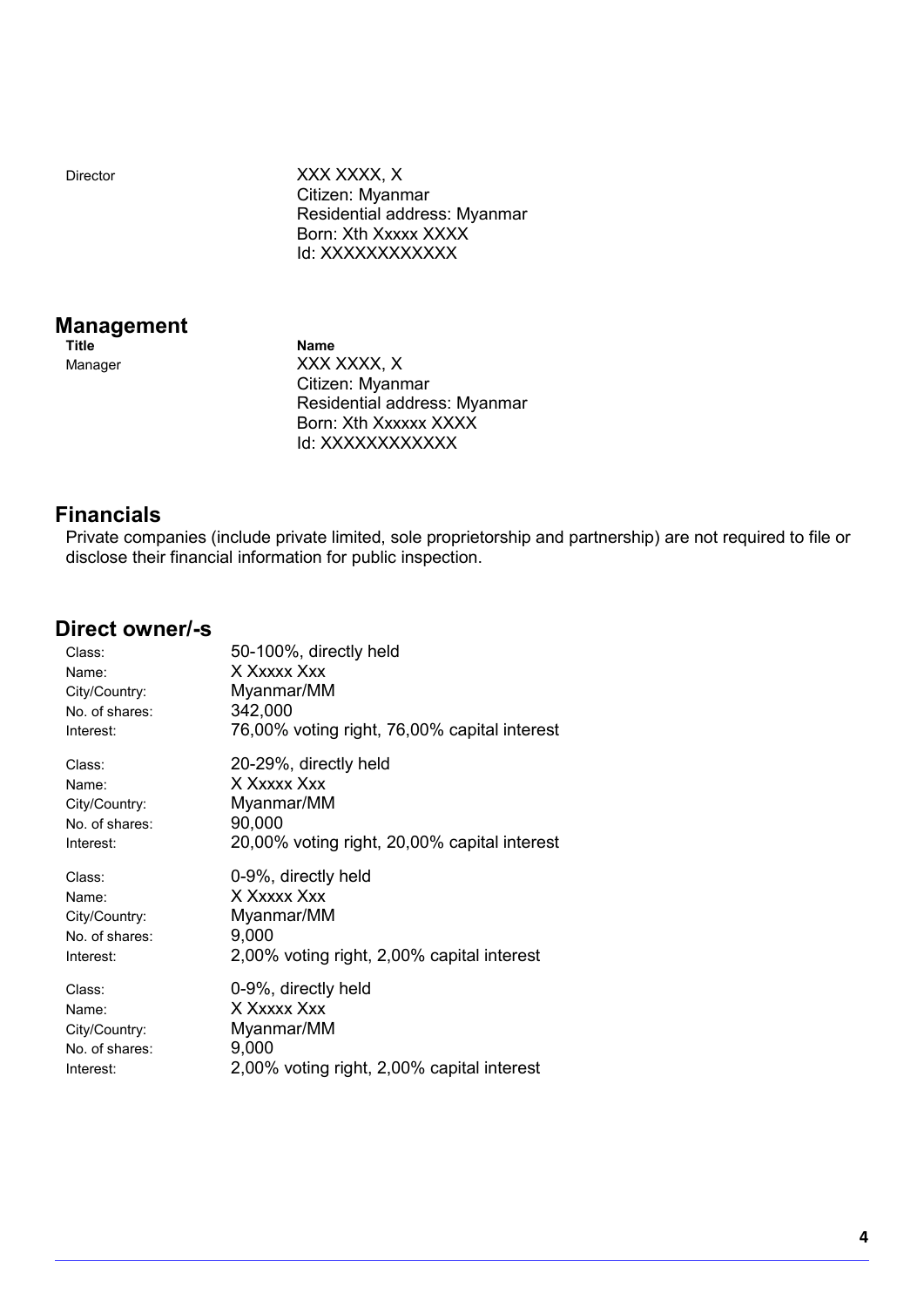### **Public Records & Legal Items**

Information on possible legal actions could not be traced.

### **Sanctions List**

We did not find the company included on the various international sanctions lists, such as the OFAC (Office of Foreign Assets Control), the BIS (Bureau of Industry and Security), the European Union Restrictive measures (sanctions) list, the Export Control Organisation (ECO) of the UK, the Australian Department of Foreign Affairs and Trade.

### **Trade Payment Record**

No payment history is available.

### **Remarks**

Due to no financial information being available during investigation, credit to the recommended amount is calculated on the company's capital, credit to the recommended amount appears acceptable but should be monitored regularly and any additional credit extended should be done so with full guarantee / security or after viewing the full financials of the company.

### **Credit Information**

| Rating:                     | 10/20                                                                                               |
|-----------------------------|-----------------------------------------------------------------------------------------------------|
| <b>Financial Situation:</b> | The financial situation is difficult to assess.                                                     |
| Payment experiences:        | There is no information available regarding the financial obligations.                              |
| Maximum Credit:             | MMK 450,000,000.--                                                                                  |
| Credit Opinion:             | Credit to the recommended limit should be acceptable but should be monitored on a<br>regular basis. |

| <b>TOTAL CREDIT'S APPRAISAL</b>      |                                                  |  |
|--------------------------------------|--------------------------------------------------|--|
| <b>TCA</b>                           | TCA <sub>3</sub>                                 |  |
| <b>Requested Credit Amount (RCA)</b> | USD 0.00                                         |  |
| <b>Maximum Credit Guide (MCG)</b>    | MMK 450,000,000                                  |  |
| <b>Comment on RCA / MCG</b>          | Acceptable, supported with regular<br>monitoring |  |